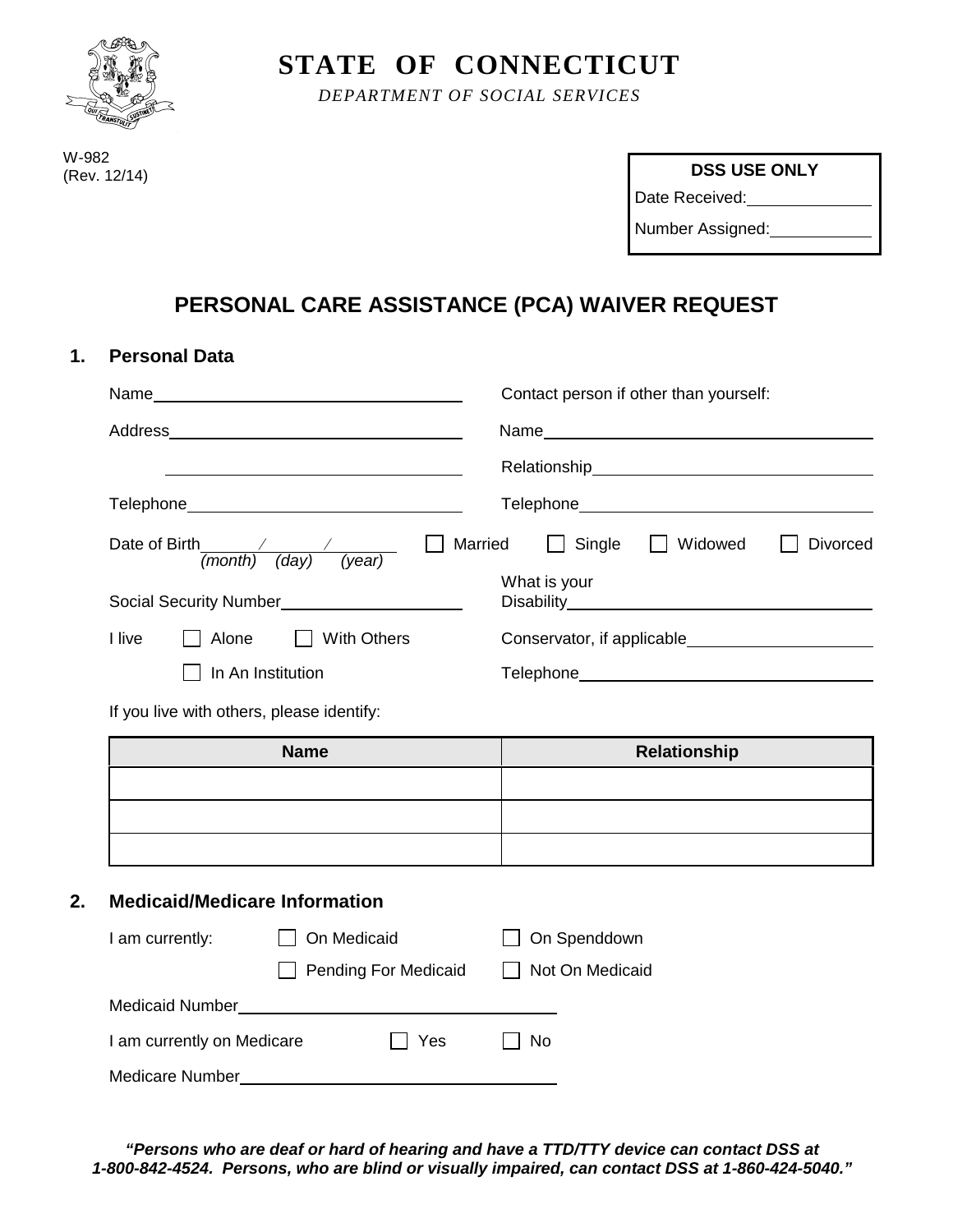# **3. Complete This Section If You Currently Receive Any of These Services**

|                                                                                                                                                                                                                                                                   | I receive:                                                | <b>Home Health Aide Services</b>                                                                                                         |        | Yes<br>$\mathbf{I}$    |              |                                                                                                                       |         |
|-------------------------------------------------------------------------------------------------------------------------------------------------------------------------------------------------------------------------------------------------------------------|-----------------------------------------------------------|------------------------------------------------------------------------------------------------------------------------------------------|--------|------------------------|--------------|-----------------------------------------------------------------------------------------------------------------------|---------|
|                                                                                                                                                                                                                                                                   |                                                           |                                                                                                                                          | Agency |                        |              |                                                                                                                       |         |
|                                                                                                                                                                                                                                                                   |                                                           | <b>Nursing Services</b>                                                                                                                  |        | Yes<br>$\sim$          | $\mathbf{1}$ | No Hours Per Week                                                                                                     |         |
|                                                                                                                                                                                                                                                                   |                                                           |                                                                                                                                          | Agency |                        |              | <u> 1989 - Johann Stein, mars an deutscher Stein und der Stein und der Stein und der Stein und der Stein und der</u>  |         |
|                                                                                                                                                                                                                                                                   |                                                           | <b>Physical Therapy</b>                                                                                                                  |        | Yes<br><b>Contract</b> | $\mathbf{1}$ | No Hours Per Week                                                                                                     |         |
|                                                                                                                                                                                                                                                                   |                                                           |                                                                                                                                          | Agency |                        |              |                                                                                                                       |         |
|                                                                                                                                                                                                                                                                   |                                                           | <b>Occupational Therapy</b>                                                                                                              |        | Yes<br><b>Contract</b> | $\mathbf{I}$ | No Hours Per Week                                                                                                     |         |
|                                                                                                                                                                                                                                                                   |                                                           |                                                                                                                                          | Agency |                        |              |                                                                                                                       |         |
|                                                                                                                                                                                                                                                                   |                                                           | <b>Speech Therapy</b>                                                                                                                    |        | Yes                    | $\perp$      | No Hours Per Week________________                                                                                     |         |
|                                                                                                                                                                                                                                                                   |                                                           |                                                                                                                                          | Agency |                        |              | <u> 1989 - Johann Stein, marwolaethau a bhann an t-Amhain ann an t-Amhain an t-Amhain an t-Amhain an t-Amhain an </u> |         |
|                                                                                                                                                                                                                                                                   |                                                           | The above services are paid for by:                                                                                                      |        | Medicaid               |              | Medicare<br><b>Both</b>                                                                                               | Neither |
| 4.                                                                                                                                                                                                                                                                |                                                           | <b>Other Program Participation</b>                                                                                                       |        |                        |              |                                                                                                                       |         |
| I receive the following services:                                                                                                                                                                                                                                 |                                                           |                                                                                                                                          |        |                        |              |                                                                                                                       |         |
|                                                                                                                                                                                                                                                                   |                                                           | DSS Community Based "Essential" Services (includes homemaker, companion, Meals on<br>Wheels, emergency response system, adult day care). |        |                        |              |                                                                                                                       |         |
| Hours per week<br><u>Letter</u><br>Hours per week<br>Hours can be week leaded by the same of the same of the same of the same of the same of the same of the same of the same of the same of the same of the same of the same of the same of the same of the same |                                                           |                                                                                                                                          |        |                        |              |                                                                                                                       |         |
|                                                                                                                                                                                                                                                                   |                                                           |                                                                                                                                          |        |                        |              |                                                                                                                       |         |
| Total monthly cost of these services, if known _________________________________                                                                                                                                                                                  |                                                           |                                                                                                                                          |        |                        |              |                                                                                                                       |         |
|                                                                                                                                                                                                                                                                   |                                                           |                                                                                                                                          |        |                        |              |                                                                                                                       |         |
|                                                                                                                                                                                                                                                                   | Bureau of Rehabilitation (BRS) Services, please describe: |                                                                                                                                          |        |                        |              |                                                                                                                       |         |
|                                                                                                                                                                                                                                                                   |                                                           |                                                                                                                                          |        |                        |              |                                                                                                                       |         |
|                                                                                                                                                                                                                                                                   |                                                           |                                                                                                                                          |        |                        |              |                                                                                                                       |         |
|                                                                                                                                                                                                                                                                   |                                                           | Services from the Department of Mental Retardation or the Department of Mental Health, please<br>identify:                               |        |                        |              |                                                                                                                       |         |
|                                                                                                                                                                                                                                                                   |                                                           |                                                                                                                                          |        |                        |              |                                                                                                                       |         |
|                                                                                                                                                                                                                                                                   |                                                           |                                                                                                                                          |        |                        |              |                                                                                                                       |         |